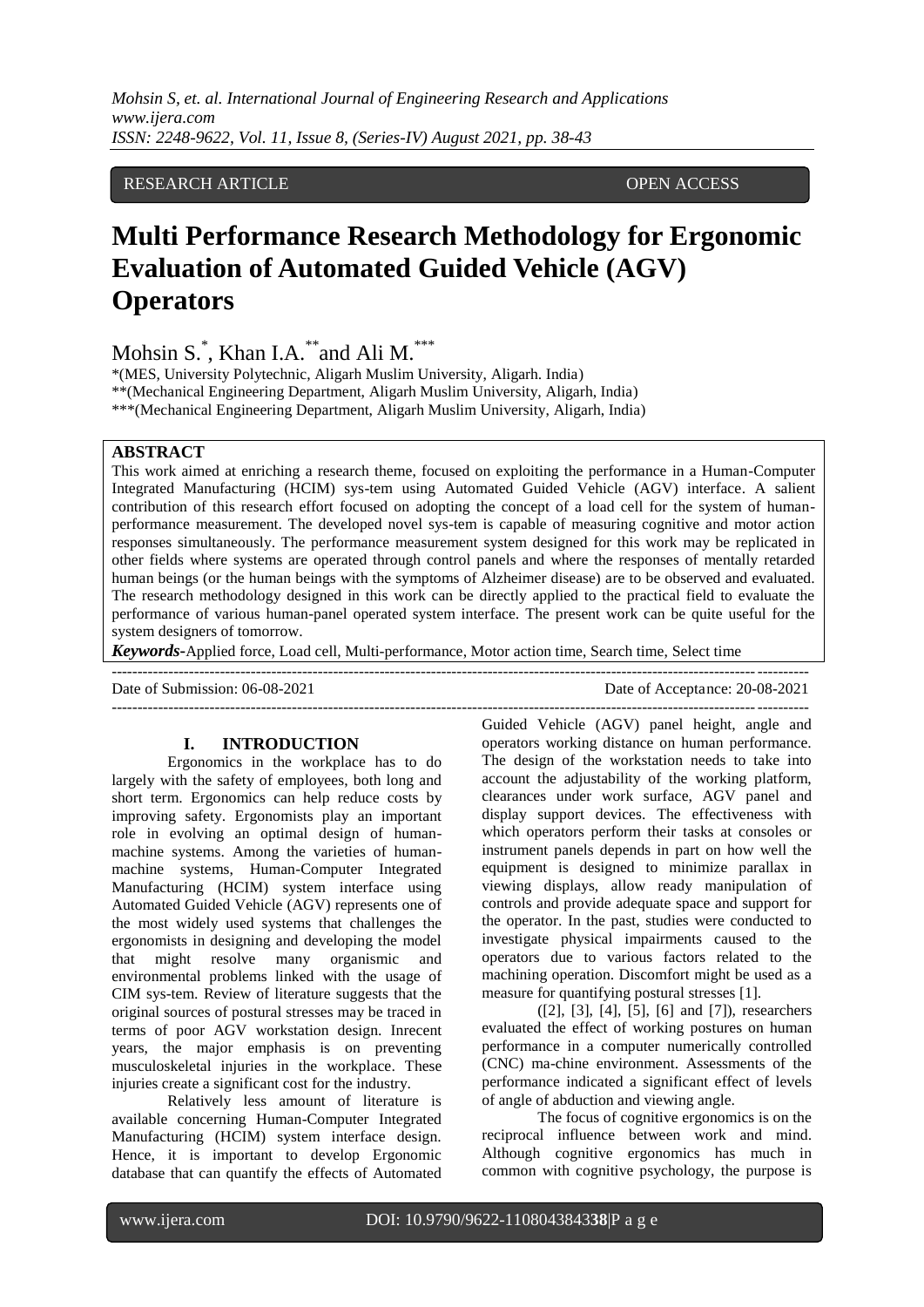not to try to understand the nature of human cognition, but rather to describe how human cognition affects work and is affected by work [4]. The concerned areas of cognitive ergonomics include cooperative work, user interface design, modelling of users and systems, problem solving, learning and system design- especially the design of automation. Improving adaptability necessarily implies a focus on the human operator, the center of manufacturing processes. The adaptable production system has more explicit human cognitive requirements than manufacturing systems based on a mass production model and places more pronounced cognitive demands on individuals. Many researchers have addressed the problems associated with cognitive environments [8]. With the continued advancement of technology, operators are often<br>responsible for performing several tasks performing several tasks simultaneously, which increases the relative load associated with task performance [8].

*The literature review on the effects on human performance indicates the need of separate interface designs for various age group individuals. It is also ob-served from the literature that the cognitive and motor performances of peoples vary with the age*.

# **II. INTERFACE DESIGN METHODOLOGY**

As evident from the preceding discussion, the effects of anthropometric considerations like machine panel height, working distance, and panel angle on human performance, particularly in the context of human-CIM system interface using AGV are still not fully understood and thus, there exists a wide scope to investigate these effects. Accordingly, the HCIM system interface design using AGV methodology for the present work was formulated. There has been a rapid growth in the use of AGV. With the AGV applications getting more widespread at the global level, the musculoskeletal problems associated with these machines have also been<br>generating more concern. The automated generating more concern. The automated technologies get much more popular day by day. However, the pace of research in the field of HCIM system interface environment has been rather slow in comparison to the growth rate of AGV not only in developed nations but also in developing countries like India. Human problems associated with the HCIM system interface environment constitute one of the major research areas determining the extent and rate of success within the framework of effective and fruitful use of modern day automated technologies. There remains a dire need of catering to the demands of designers, manufacturers, purchasers and users regarding how automated machine systems could be made more useful, easier,

faster, efficient and compatible for operation, from ergonomics point of view. The literature surveyed indicated that previous researchers by and large, have been mainly emphasizing the need to design and develop varieties of automated machine systems. In the recent era of highly competitive business environment, that is automated technology based, ergonomist cannot afford to remain ignorant of what is happening all around. The growth in the use of AGV has brought many subtle issues/problems pertaining to their effective utilization from human efficiency and comfort viewpoints. These problems get further aggravated when automated technology systems are used excessively in the kind of environments that are not conducive to their users. In this background, various studies could be designed to provide answers to some of the basic issues related to the use of CIM system.

In the designed studies, human performances can be measured in terms of search time, select time, motor action time and applied force. These performance measure features could be selected in the light of previous researches [9]. A pilot study could be conducted to determine the discrete levels of the HCIM system interface using AGV parameters that could help to operate an AGV, efficiently and comfortably. It is proposed to conduct the experiments based on *Taguchi's experimental design* for which an *appropriate orthogonal array (OA)* should be selected. As an illustration, for a study with three parameters and their corresponding three levels, an L27 orthogonal array with 27 rows (corresponding to the number of experiments) would be chosen for the investigations. The  $L_{27}(3^3)$  is an OA of 27 distinct rows and provide 26 degrees of freedom for studying different effects. This design matrix can be used to examine a maximum of  $26/2 = 13$  two-df effects. Thus, the L<sub>27</sub> can be used to accommodate a full  $3<sup>3</sup>$  factorial design.

Search time, select time, motor action time and applied force generally acts as response variables to evaluate the AGV operator's performance. A full factorial design (based on L<sup>27</sup> orthogonal array) of experiments consisting of 27 (33 ) experiments can be used to collect data for human performance. The collected data could be analyzed using grey relational analysis and analysis of variance (ANOVA). The concerned analysis steps are described below:

# **II.1. Grey Relational Analysis**

The Grey relational grade is an index which represents multiple performance characteristics. It basically shows relations among the series of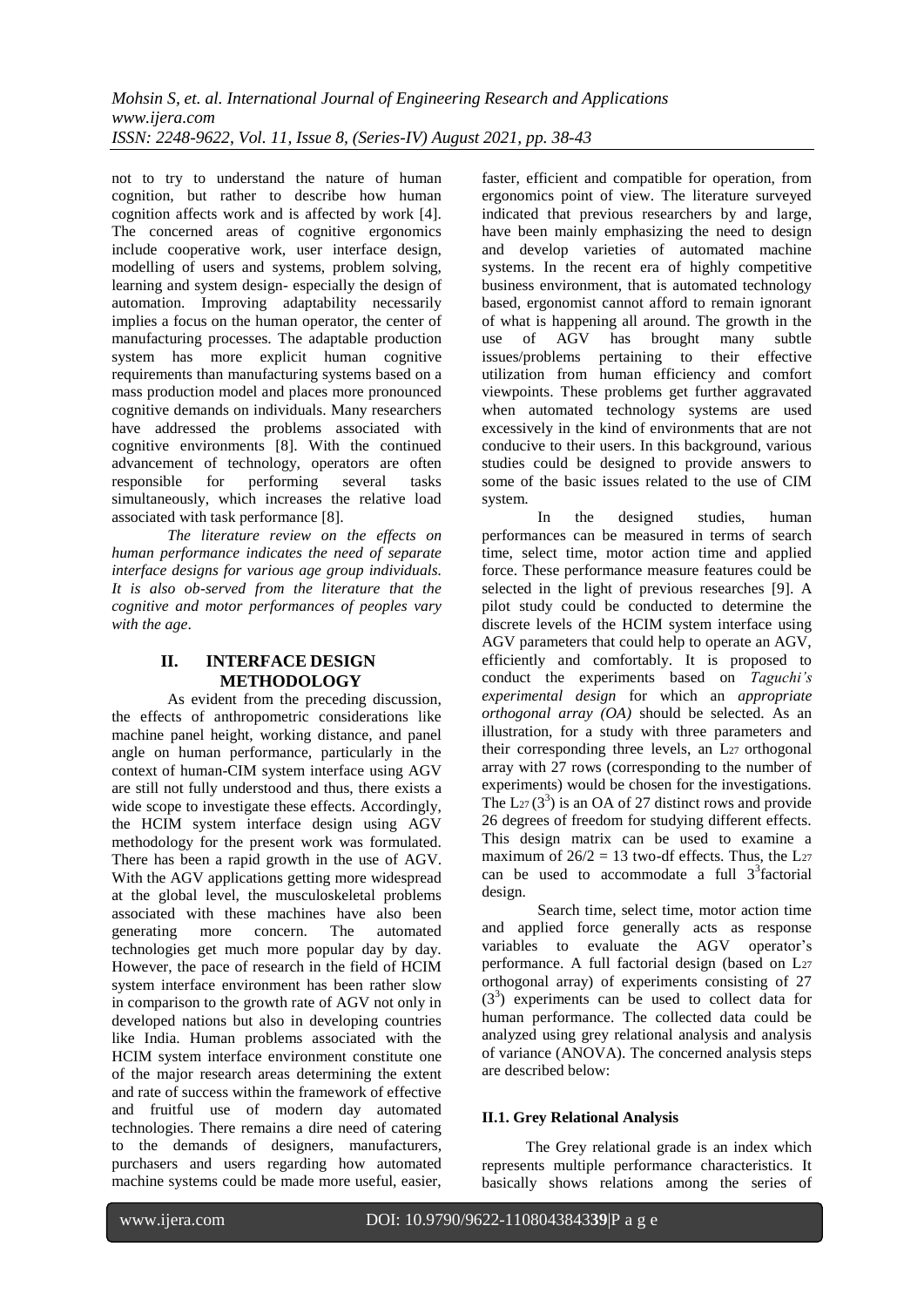experimental results. The determination of grey relational grade requires preprocessing of the experimental data in order to transfer the original sequence to a comparable sequence. The procedures of signal-to-noise (S/N) ratio determination, data preprocessing and determination of grey relational coefficient and grey relational grade are described as follows:

## **II.1.1. Signal-to-Noise Ratio**

Taguchi method is one of the simplest and effective approaches for parameter design and experimental planning. In this method the term "signal" represents the desirable value (mean) for the output characteristic and the term "noise" represents the undesirable value (standard deviation [SD]) for the output characteristic. Therefore, the S/N ratio is the ratio of the mean to the SD. There are three types of S/N ratios depending on the type of characteristics- the lower the better, the higher the better and the nominal the better.

The S/N ratios are expressed on a decibel scale. Regardless of category of the performance characteristics, a greater value corresponds to a better performance.

## **II.1.2. Data Pre-processing**

In grey relational analysis, the function of factors is neglected in situations where the range of the sequence is large or the standard value is enormous. However, this analysis might produce incorrect results if the factors, goals and directions are different. Therefore, one has to pre-process the data which is related to a group of sequences, which is called "Grey relational generation" [10] and [11]. Data pre-processing is a method of transferring the original sequence to a comparable sequence. For this purpose, the experimental data is normalized in the range between *'zero'* and *'one'*.

#### **II.1.3. Grey Relational Coefficient and Grey Relational Grade**

Following data pre-processing, a grey relational coefficient is calculated to express the relationship between the ideal and actual normalized experimental data. The grey relational coefficient can be expressed as follows,equation (1)[12]:

$$
\xi_i(k) = \frac{\Delta_{min} + \varsigma \cdot \Delta_{max}}{\Delta_{0i\,(k)} + \varsigma \cdot \Delta_{max}}\tag{1}
$$

Where  $\Delta_{0i(k)}$  is the deviation sequence of the reference sequence  $x_0^*(k)$  and the comparability sequence  $x_i^*(k)$ , namely:

$$
A_{0i (k)} = ||x_0^*(k) - x_i^*(k)||,
$$
  
\n
$$
A_{max} = max_{\forall j \in i} max_{\forall k} ||x_0^*(k) - x_j^*(k)||,
$$
  
\n
$$
A_{min} = min_{\forall j \in i} min_{\forall k} ||x_0^*(k) - x_j^*(k)||
$$

Where  $\zeta$  is distinguishing or identification coefficient:  $\varsigma \in [0,1]$ ,  $\varsigma = 0.5$  is generally used.

After obtaining the grey relational coefficient, its average is calculated to obtain the greyrelational grade. The grey relational grade is expressed as follows equation (2)[12]:

$$
\gamma_i = \frac{1}{n} \sum_{k=1}^n \xi_i \left( k \right) \tag{2}
$$

 $k=1$ <br>However, in actual application the effect of each factor on the system is not exactly same; Equation 2 can be modified asequation (3):

$$
\gamma_i = \frac{1}{n} \sum_{k=1}^n w_k \cdot \xi_i \ (k) \ ; \ \sum_{k=1}^n w_k = 1 \quad (3)
$$

Where  $w_k$  represents the normalized weighing value of factor "*k'*. Given the same weights, Equations 2 and 3 are equal.

In grey relational analysis, the grey relational grade is used to show the relationship among the sequences. If the two sequences are identical, then the value of the grey relational grade is equal to '1'. The grey relational grade also indicates the degree of influence that the comparability sequence could exert over the reference sequence.

## **II.2. Analysis of Variance (ANOVA)**

The purpose of ANOVA is to find which individual factor and interaction between them<br>significantly affect the multi-performance affect the multi-performance characteristics. This statistical analysis is based on the variance, the degrees of freedom, the sum of squares, the mean squares, the F-ratio, the P-value and the percentage of contribution to the total variation. It is proposed to carry out analysis of variance (ANOVA), interaction effect analysis and various model adequacy tests using the *Design Expert Software.*

#### **II.3. Stimuli and the Experimental Task**

Stimuli material should be available to the subjects in the form of a particular color through virtual colored light emitting diodes (LEDs) pan positioned on the AGV working platform. In the designed research setup, the colors used for visual stimuli were sky blue, orange, black and magenta similar to existing AGV panel color menus. As the availability of visual stimuli during the task is concerned, the LEDs "on" and "off" positions are controlled randomly through the LabVIEW program. A laboratory designed AGV control panel through LabVIEW with working platform is proposed to be used for the experimentation.

For experimentation, the AGV panel (designed using convertible laptop) could be joined with the load cell and the assembly could be fixed on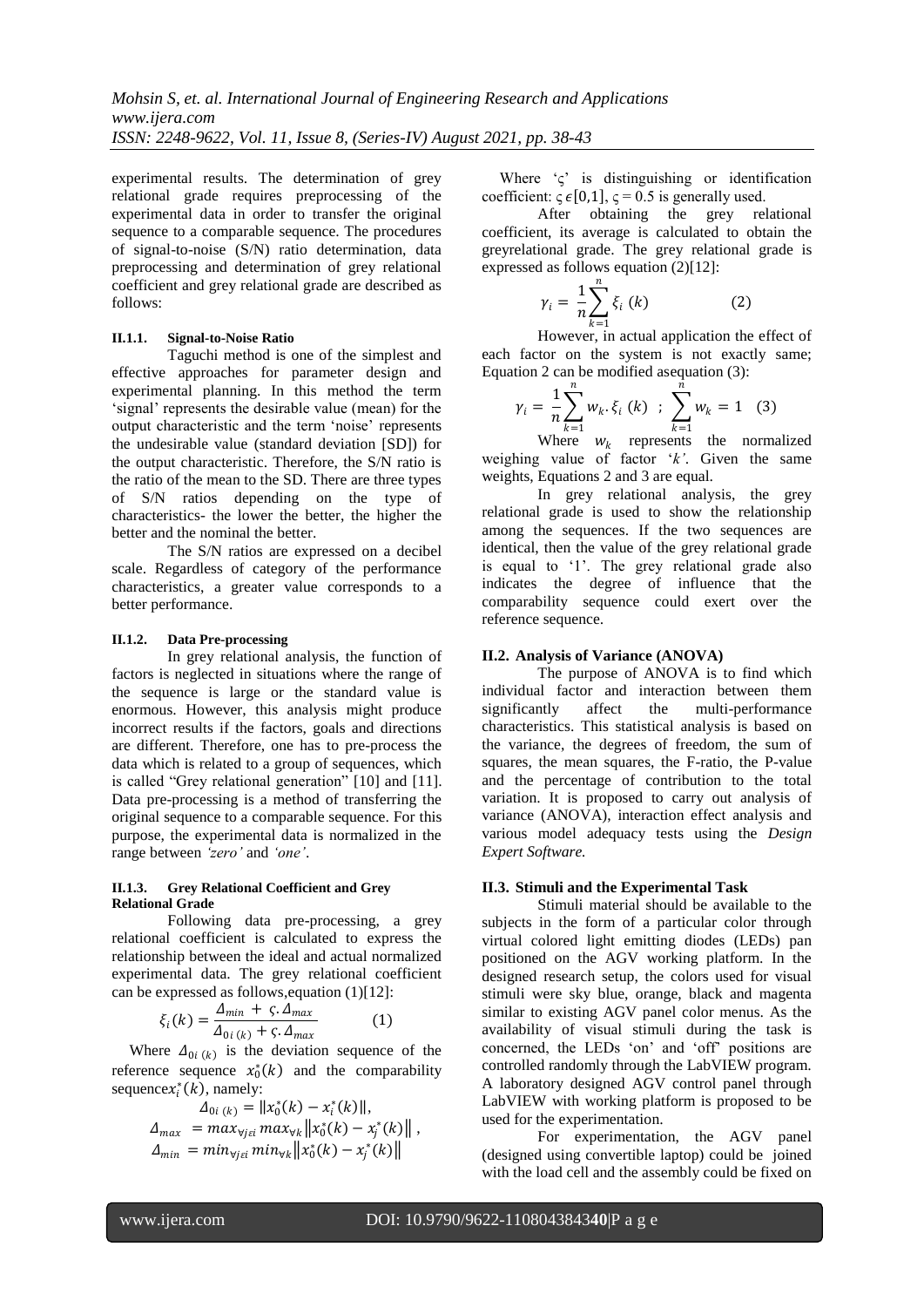*Mohsin S, et. al. International Journal of Engineering Research and Applications www.ijera.com ISSN: 2248-9622, Vol. 11, Issue 8, (Series-IV) August 2021, pp. 38-43*

a fabricated adjustable 'height' and 'angle' working platform [13]. The variable working distance [14] could be incorporated with the help of colored strip pasted on the ground in front of the assembled working platform. The operator's performance measures namely search time, select time, motor action time and applied force can be recorded through LabVIEW. During the experimentation, subjects should be asked to stand in front of the working platform [15]according to the selected HCIM system parameters combination with index finger of the right hand placed (for search time) on the holding switch away from AGV panel (main menu for select time and sub menu for motor action time). The applied force may be recorded using AGV panel (both main menu and sub menu) attached with another laptop through Data Acquisition (DAQ) system (NI9234). The whole task of the experiment should be performed by the subject through his right hand index finger.

Before execution of the actual task, the subject should be trained on the simulated AGV panel. The subject during the experiment is required to respond according to the visual stimuli (ON position of a particular color LED programmed through LabVIEW). The subject respond in terms of lifting the index finger and pressing same colored designed switch on the main AGV panel menu. The time difference, between glows of light on LEDs pan and finger lift is stored as 'search time' and finger lift and switch pressed on main menu is stored as "select time". Later, on the appearance of sub menu through LabVIEW program, the subject is required to press same colored designed switch on the sub AGV panel menu. The time difference between switch pressed, on the main menu and sub menu is stored as "motor action time". For recording the applied force as a performance measure, a separate LabVIEW program may be developed. During the experimental task, the applied force, resulted through the pressing of two switches on the AGV panel main and sub menus, could be stored.

#### **II.4. Experimental Set-Up**

In this research methodology an AGV panel was simulated using a convertible laptop loaded with LabVIEW software as shown in Fig. 1. Another laptop loaded with LabVIEW, in the setup was used to record the applied force as shown in Fig. 2. The convertible laptop was fixed to an adjustable platform with load cell (piezo-electric sensor). The height and angle of the platform were adjustable according to the selected ranges.



**Fig. 1.** Performance measurement setup with AGV panel



**Fig. 2.** Subject executing motor action and applied force tasks

Human performance can be measured in terms of search time, select time, motor action time and applied force through performing experiments in a simulated environment, in terms of temperature, illumination level ([16], [13]), relative humidity [13], sound level  $(16]$ , [13]) etc. The positions of the indigenously designed AGV panel, subject and other peripheral devices could be maintained as portrayed in the schematic diagram in Fig. 2. As shown in the Fig. 3, the standing subject (item 1 of Fig. 3) in front of AGV panel can maintain any working distance (40/50/60 cm) according to colored strips (as item 2 of Fig. 3). The working platform (item 2 of Fig. 3) can be adjusted at any (84/94/104 cm or else) height through adjustable screw. The AGV panel (item 4 of Fig. 3) can also be adjusted at any (170/180/190 degrees or else) angle through adjustable mechanism. Fig. 4 shows the load cells (piezoelectric sensor) arrangement, which was used to fix on mica. Finally, this structure was assembled with a self-fabricated adjustable panel, to give a shape similar to an AGV panel.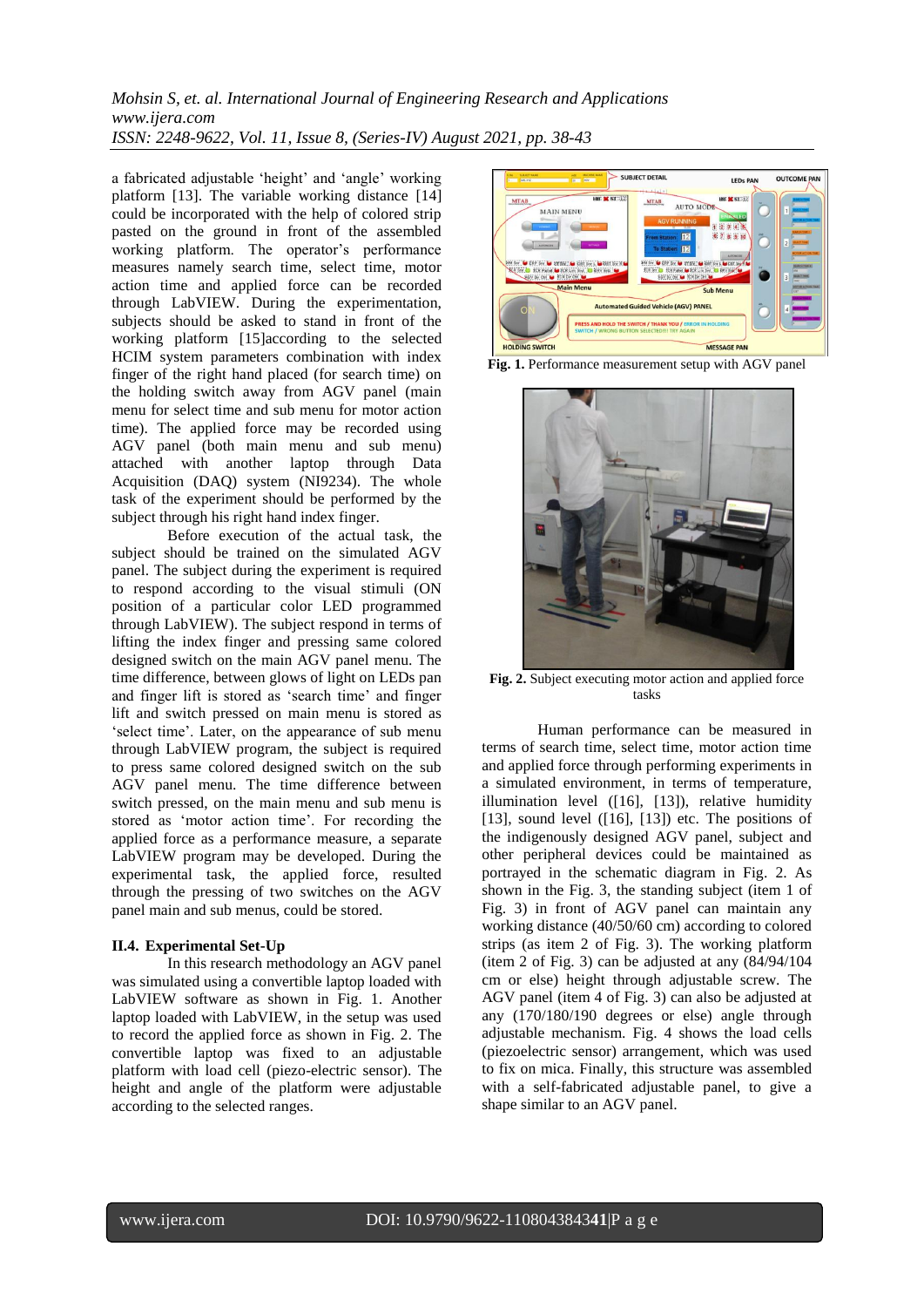

**Fig. 3.** Schematic diagram of the experimental set-up for experimental investigations



**Fig. 4.** Load cells (piezoelectric sensors) fixed on mica

# **III. DISCUSSION**

World Health Organization (WHO) and Occupational Safety and Health Administration (OSHA) consider the cause of work related musculoskeletal diseases as multi-factorial. Management and workers in the recent scenario of automation are greatly concerned with the working environment, ergonomics, quality of work and occupational safety and health. The development in information and communication technologies and specialized work requiring repetitive task add up to a need for human-machine interface design. Ergonomists are concerned with the complex physical relationships between peoples, machines, job demands and work methods. Nowadays, major emphasis is on preventing musculoskeletal injuries in the workplace. Prevention of these injuries is accomplished by understanding biomechanics and physiology of work, through the use of biomechanical models, laboratory simulations, field studies and job analysis. Musculoskeletal disorders (MSDs) is a health disorder caused by repetitive motion, inadequate working posture, excessive exertion of strength, body contact with sharp surface, vibration, temperature, etc. MSDs can be minimized by prevention and management. Benefits for the prevention and management of MSDs show improvement of the work environment, the relation between the labor and management, productivity and decrease in lost workdays. From a long- term viewpoint, it can reduce financial losses and create

the image of safe work place. MSDs are widespread and occur in all kinds of jobs. However, work related musculoskeletal disorders are not only health problems; they also are a financial burden to society. The costs are related to medical costs, decreased productivity, sick leave and chronic disability [17].

## **IV. CONCLUSIONS**

This work has been presented an effective research methodology for the optimization of the human-AGV interface environment with multi performance characteristics. Based upon the study, following concluding points are drawn:

- 1. Re-evaluation of the existing CIM environment from the impact of anthropometric factors point of view is needed. It is explored that the variables AGV panel height, operator working distance and panel angle are important from the ergonomic evaluation of HCIM using AGV view point.
- 2. It is concluded that panel operated CIM systems in general and AGV in particular, should be redesigned so as to have an operating panel with the adjustments of both height and angle.
- 3. It is further observed that various ergonomic databases should be generated for the effective and efficient utilization of a CIM system. The databases should be in terms of AGV panel height, operator working distance and the panel angle.

#### **ACKNOWLEDGEMENT**

The author would like to acknowledge the support provided by the CIM Lab, Department of Mechanical Engineering, Zakir Hussain College of Engineering & Technology, Aligarh Muslim University, Aligarh (U.P.) 202002, India.

#### **REFERENCES**

- [1] D. Kee and I. Lee, "Relationships between subjective and objective measures in assessing postural stresses," *Appl. Ergon.*, vol. 43, no. 2, pp. 277–282, Mar. 2012.
- [2] I. A. Khan, "Ergonomic Design of Human-CNC Machine Interface," in *Human Machine Interaction - Getting Closer*, 2012, pp. 115–136.
- [3] I. A. Khan and M. Asghar, "Ergonomic design of the viewing angle in a computer numerically controlled-electro discharge machine environment," 2011, pp. 169–179.
- [4] I. A. Khan and M. Asghar, "Ergonomic evaluation of the angle of abduction in a computer numerically controlled electro discharge machine environment," *Cogn. Technol. Work*, vol. 12, no. 4, pp. 263–269, Nov. 2010.
- [5] I. A. Khan, "Multi-Response Research